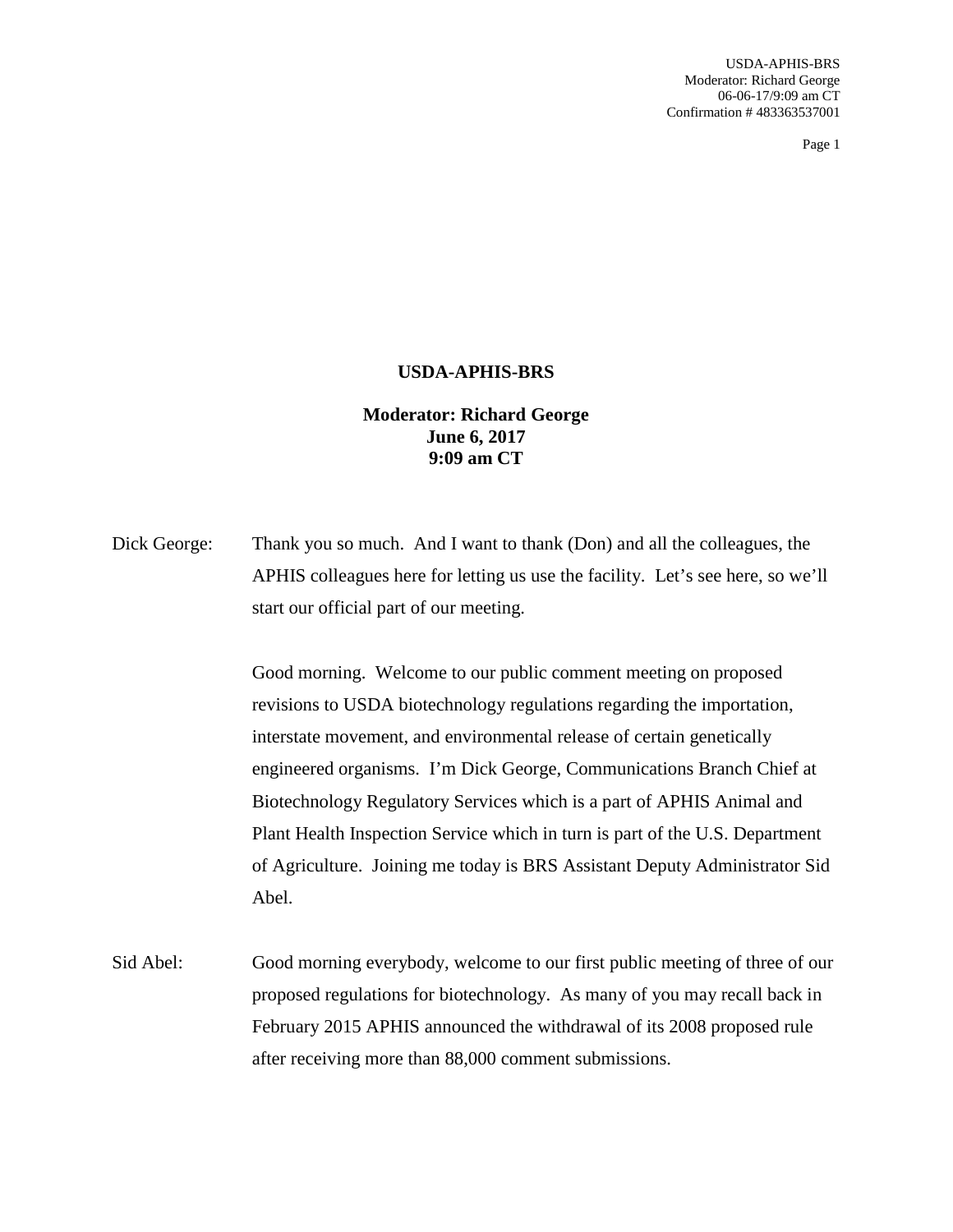Based on those comments, advancements in biotechnology in recent years and more than 28 new years of experience regulating GE organisms, we wanted to get a fresh stakeholder engagement aimed at alternative policies approaches for our new regulations.

Following those stakeholder engagements on January 19 we proposed the first comprehensive revisions to USDA's biotechnology regulations since 1987 and opened the comment period. We will be accepting comments on the proposed revisions through June 19 for a total 150 days of open comment.

Our goals in reproposing these new regulations are consistent with our statutory authority, and that is to protect plant health. We also want to improve processes to be more transparent to both stakeholders and the public. And we wanted to regulate at a level more commensurate with risk for those products that we do decide to regulate.

We wanted also to eliminate unnecessary burdens of the regulations of new products for biotechnology. And then finally, we wanted to enhance development opportunities for small companies and universities who would like to bring new products to market but cannot afford to go through our current regulatory process.

So in summary, we think the proposed rule if finalized will result from less regulation of GE organisms that pose little or no risk to plant health and more regulation for those that do pose a plant test or noxious weed risk.

Today we are here to listen what you think. We will carefully consider your comments along with the comments we receive in other public comment meetings and at regulations.gov as we decide how and whether to finalize the proposed revisions to our regulations. We want and need input from our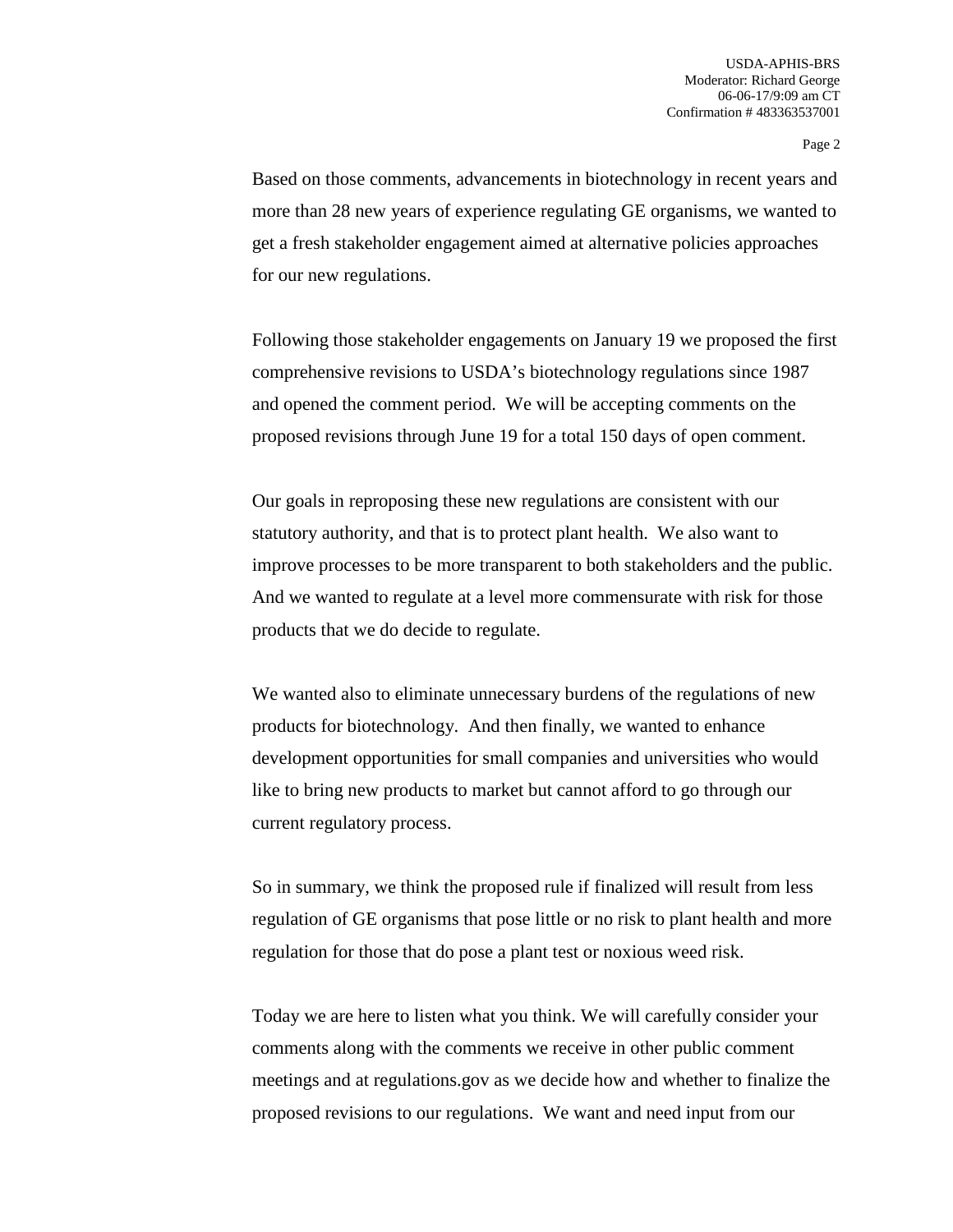stakeholders and the public during the comment period which will remain open again through June 19.

Dick George: There is a wealth of information about our proposed rule on our website. The easiest way to get there to get to our site is to search Biotechnology Regulatory Services, click on the entry for us to get to our home page which is shown here. Then in the left navigation shown here with an arrow you will see a link called Engagement on APHIS Biotechnology Regulations.

> Click on it and you will go to a page explaining what we are doing with a list of documents including Federal Register Notice with the proposal itself, questions and answers about the proposed rule, the regulatory impact statement that looks at the economic impact of the proposed rule, a draft environmental impact statement, and other helpful information.

Sid Abel: You can comment here today both on the proposed revisions and the draft environmental impact statement or you can comment anytime through June 19 at regulations.gov. You can get there again by clicking on the link on our website or simply going to regulations.gov and entering the docket ID number which is A-P-H-I-S-2015-0057.

> We will carefully review public comments on the proposed revision, draft EIS, and other supporting documents including those we receive today and in our other two public meetings to be held next week and those received again at regulations.gov. We will decide on how and whether to finalize the proposed revisions based on our evaluations of those public comments.

Dick George: This meeting is being recorded and that recording along with the transcription of it will be posted to our website. We will hear first today from those who are in attendance and have preregistered to speak and then we will open the

Page 3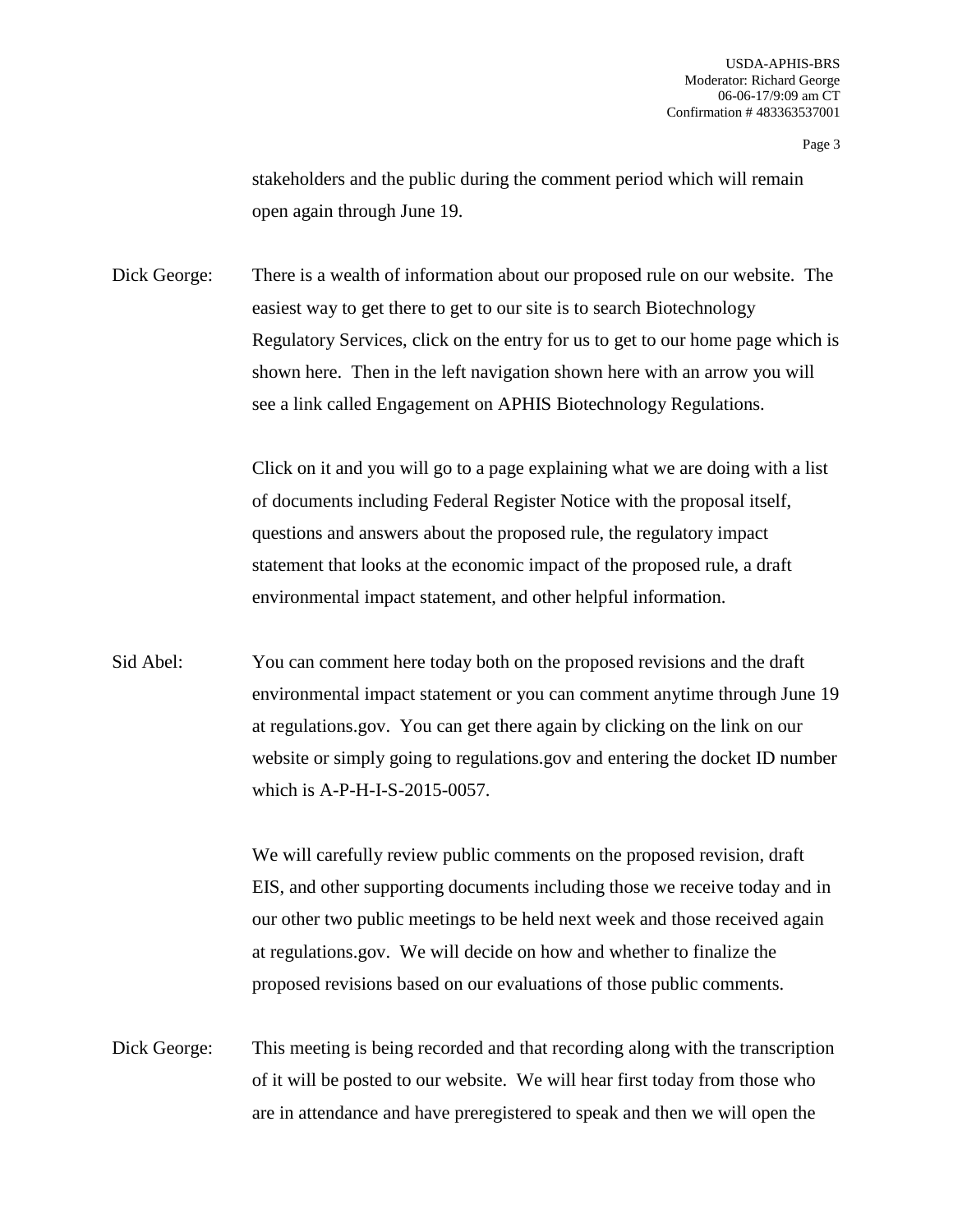mike to others in the room who would like to speak but perhaps may have not yet preregistered. Then we will open the phone lines for comments from those attending via the web.

We're going to limit it to five minutes or so. However, we only have a handful of people that desire to speak this morning so we're going to go over a little bit. And if they are finished and all the speakers who have registered to speak have already spoken, if someone would like to come up and elaborate on their comments. So with that we will begin to take comments. And the first comment from those in the room with us today is Dan Fjell. Dan? Come on up. Dale, I'm sorry Dale.

Dale Fiell: That's okay.

- Dick George: So if you would please and all our speakers when you begin please say your name and spell your name.
- Operator: This conference is now in question and answer mode. To alert the speaker that you have a question press 1 then 0.

Dick George: Please tell us your name right.

Dale Fjell: All right well thank you for the opportunity to speak on the coordinated framework of regulation of biotechnology. I am Dale Fjell, I am a director of research and stewardship for the Kansas Corn Growers Association. Before joining the Corn Growers staff I was a professor of agronomy for 34 years in state university research and extension.

> We would prefer to have a corn farmer present this. But they're very busy this time of year for our growers who are trying to finish spring planting and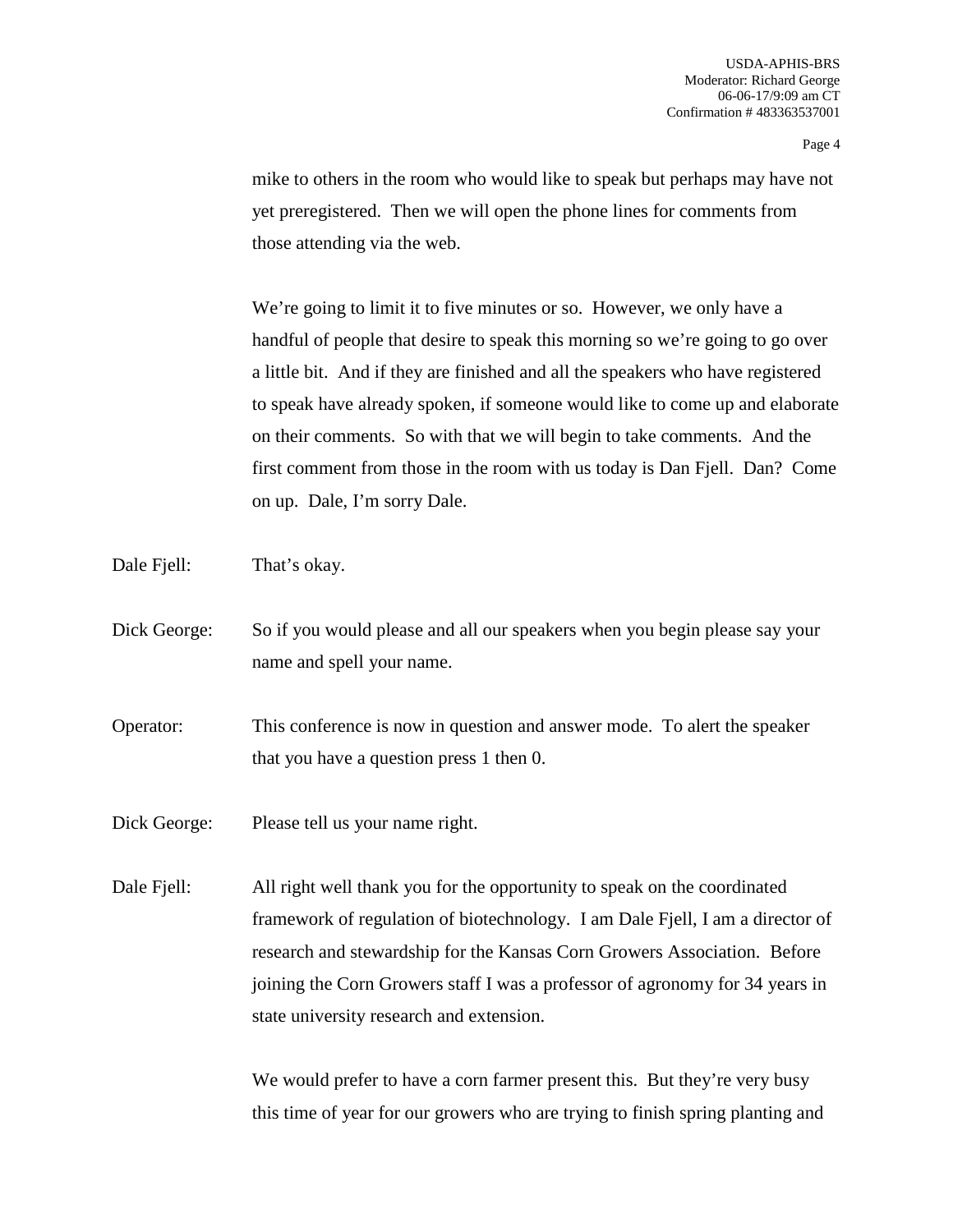Kansas at last report was 90% completed on planning. So we're getting there. But it is a very busy time. And in some cases they're getting close to harvesting wheat and you may hear about that here in just a little bit. So I'm making these remarks on behalf of our Kansas corn members who can't be here today.

In Kansas where weeds and pests are prevalent, biotechnology has made it possible for our farmers to produce a higher quality crop with more consistent yields. Ninety five percent and probably closer to 100% of the corn seed we plant in Kansas are biotech hybrids.

Biotechnology has helped Kansas family farmers produce healthier, more bountiful corn crops and to do it more sustainably. Anyone who disputes this probably has not been on any one of our farms.

The coordinated framework was created from 30 years ago before we knew about the lack, and I'll emphasize the lack of risks presented by the use of biotechnology. With more than three decades of experience and research under our belts we have this opportunity to take another look at the way we regulate the development of biotech products.

This is an opportunity to open the door for more innovation. When the Obama administration began this process to look at the coordinated framework one of the stated goals was to reduce regulatory burdens and avoid inhibiting innovation or stigmatizing new technologies or creating trade barriers.

Our farmers are interested and involved in regulatory issues in agriculture. Regulations directly impact their farming operations and their profitability.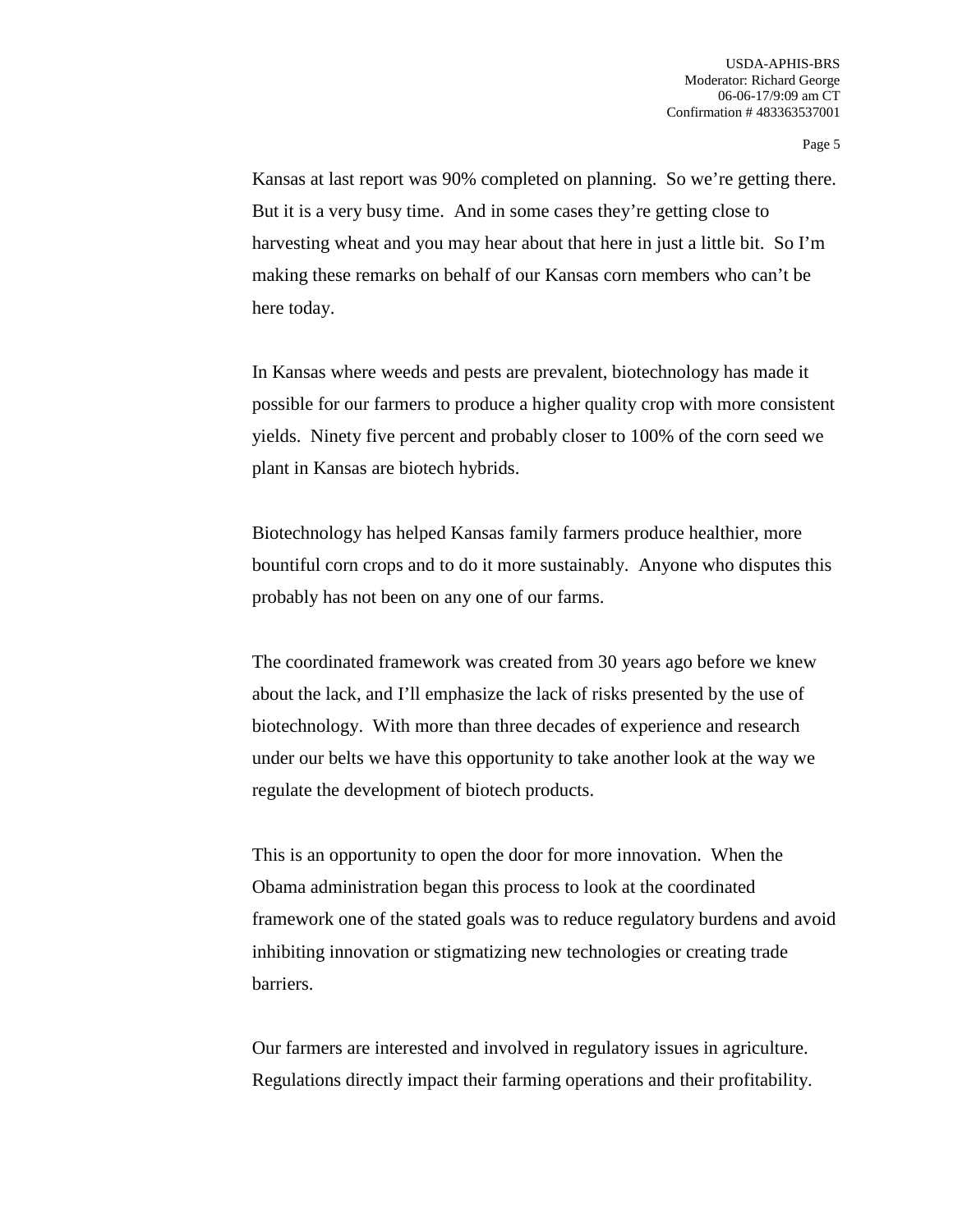We are hopeful this new framework will provide regulatory efficiency, transparency, and certainty.

The future of biotechnology and other forms of advanced crop breeding is exciting and promising. This framework should reduce regulatory burdens to allow for innovations and the opportunity for innovators to bring their products to market and it should ensure certainty to the crop growers who are using the technology in their fields.

We are calling for rational approaches to determine those regulated products. These determinations should be based on the product, not the process. And processes and technologies like gene editing should not be regulated like conventional biotechnology products.

When coordinated framework was first created biotechnology was a new science and there were many unknowns. After 20 years of biotech crops being grown on our fields, a published report from the National Academy of Sciences Engineering and Medicine found no evidence of harm to human health or the environment.

As you take a fresh look at the coordinated framework we encourage you to use scientific evidence and common sense. Although a cumbersome, time consuming, and sometimes expensive system, it has provided an incredible pathway for approval to many excellent biotech products that have brought innovation and sustainability to our farms.

Let's use this opportunity to allow for more innovation and more technologies that can continue to revolutionize agriculture to provide feed, food, and fuel to a growing world population.

Page 6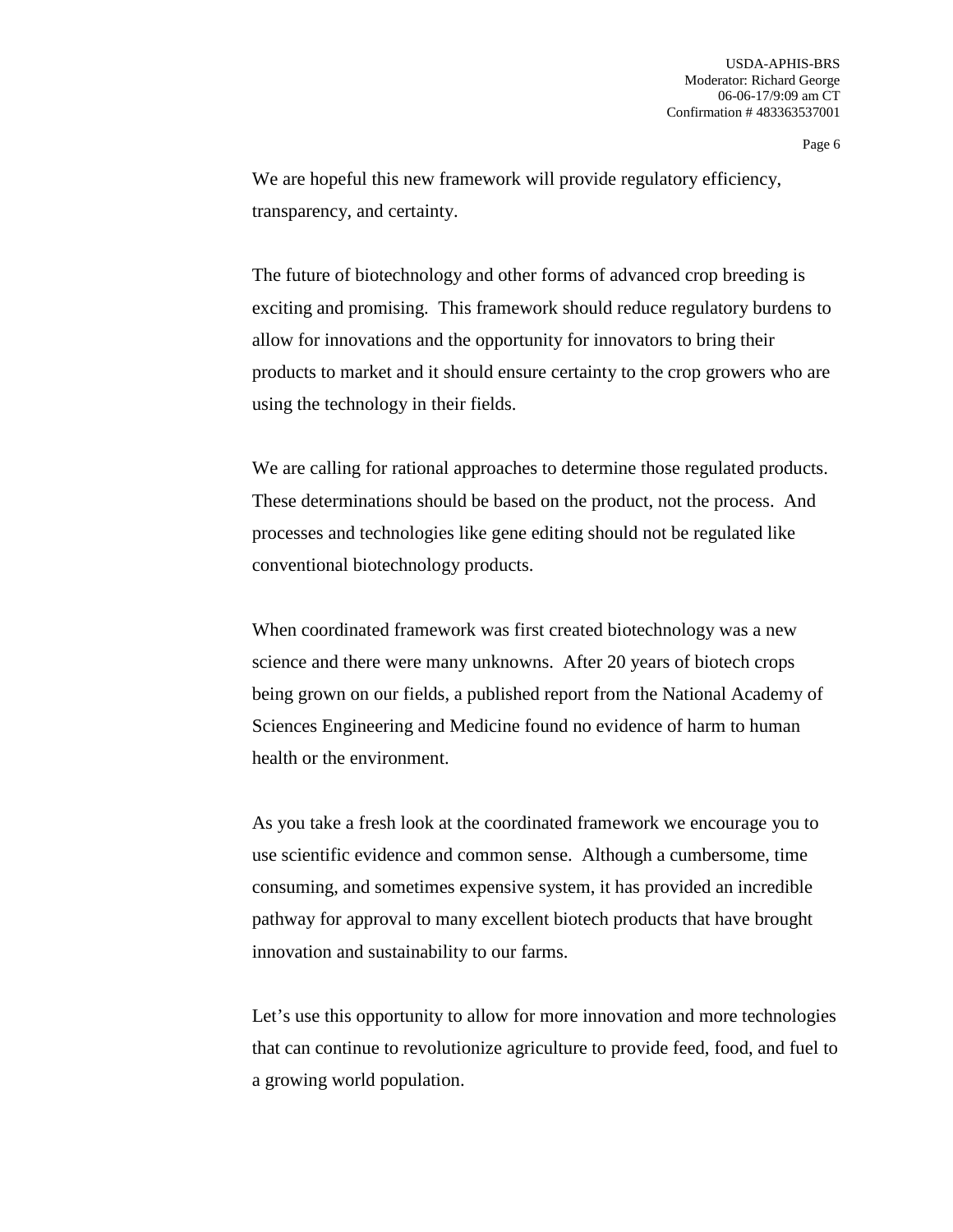Our organization as well as the National Corn Growers Association are continuing to study the draft coordinated framework document and we look forward to submitting more detailed written comments before the deadline. Thank you for your time today.

- Dick George: Okay.
- Dick George: Thank you Dale. I think we could thank you. Our next speaker is Daniel Heady.
- Daniel Heady: Good morning. My name is Daniel Heady. Do you need me to spell that?
- Dick George: Please.

Daniel Heady: Good morning. D-a-n-i-e-l and my last name is H-E-A-D-Y. I appreciate the opportunity to come here. We also would love to have a Kansas wheat farmer deliver these comments but anyone who's familiar with Kansas wheat we're at about three days from harvest so everyone is a little busy right now. So they sent me instead and so I would just like to offer our commentary as well.

> So the Kansas Association of Wheat Growers appreciates the opportunity to offer comments on this issue. KAWG is a member governed organization representing wheat growers on matters affecting wheat and providing leadership in the wheat industry. Based in Manhattan Kansas KAWG is funded by our over 800 members and works in areas of farm policy, trade, environmental regulations, agricultural research, and sustainability.

After consulting with research by Kansas State and very many industry stakeholders about potential impact of these changes KAWG would like to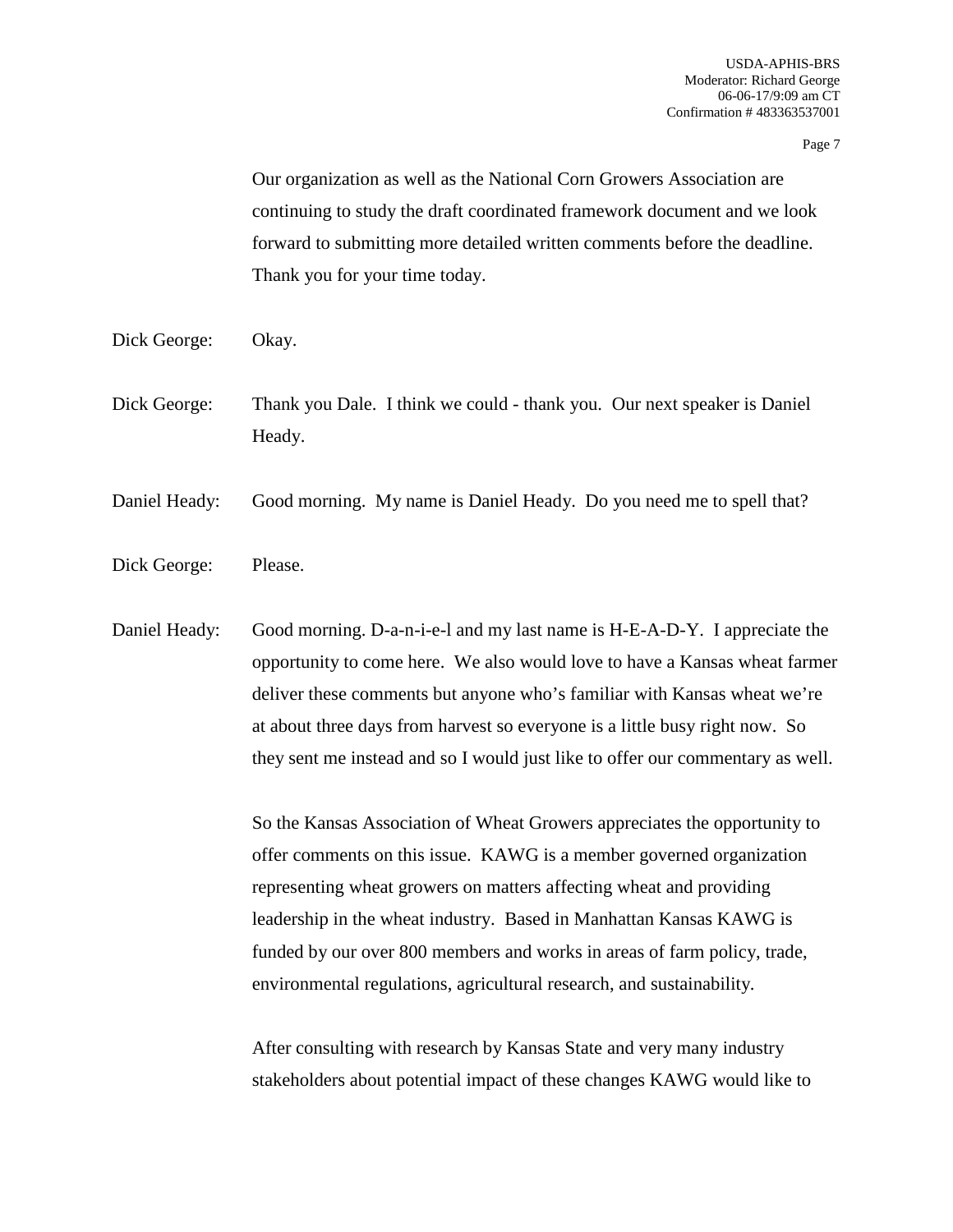offer the following comments. First we will have some general commentary and then some more specific commentary towards the end.

KAWG believes that increasing regulatory burden causes inefficiencies and drives up costs that prohibit an ag advancement. Researchers have been making significant advancements in discovering genetic components in beef that have marketable benefits in nutrition, energy, and even (shelter).

Increasing the cost of discovering these advancements would be detrimental to the long term success of wheat and wheat research. Due to the ever increasing price of equipment, lab space, education, and experts, the cost of agricultural research is already high.

This increasing - this increased cost effectively shuts out many researchers and makes research economically feasible for only those with the deepest pockets. Finally, regulatory measures should be made absent of politics and should be based on sound science, to echo what the Kansas corn growers association set forth today.

It's clear, biotech products are safe and they are leading the way to creating a more secure and sustainable global food supply. The World Health Organization, American Medical Association, the National Academy of Sciences, American Association for the Advancement of Science have all declared that there is no sound or scientifically accurate evidence that biotech crops are unsafe. These costs of regulatory requirements need to be based on a scientific necessity, not political motivation. Now I'll for some specific commentary.

The proposed revisions seem to echo our call for a regulatory structure that encourages innovation by minimizing useless oversight. The oversight that

Page 8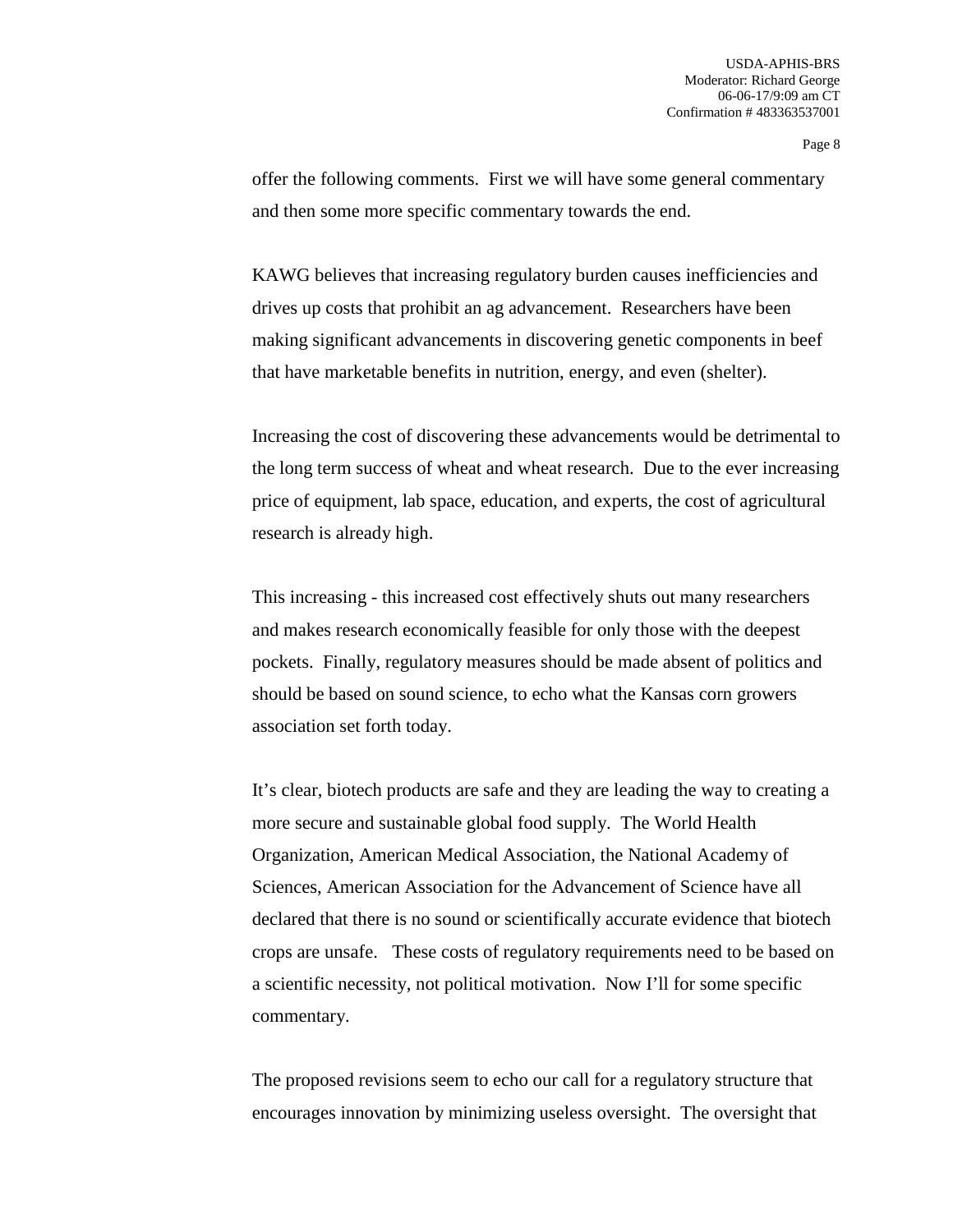does exist should be proportional to the assessment of proposed risk to a potential new variety. However, some parts of the proposed revision do not follow that framework and as a result the USDA should re-propose a rule to adequately address these issues.

First the proposed system shifts the regulatory burden and focus from the commercialization stage to the research and development stages of the product innovation. This shift in the burden places too much focus on the processes that are used for scientific advancement rather than focusing on the end products. If the ultimate goal is truly to protect against pest plants and noxious weed they should focus on the result in product rather than processes used to create that product.

Under this proposal each new plant variety would have to undergo a complex risk assessment and public comment before a single plant could ever be planted in a small scale field trial. The system also creates an ambiguous double standard about what the agency considers to be a noxious weed.

We cannot envision any scenario that we would be supportive of any commercialized U.S. crop especially wheat to be considered a noxious weed even at the developmental or research stage. This sends the wrong message to our consumers both here and abroad.

Finally on a positive note KAWG does favor the implementation of an exemption list protecting the products that have been deemed safe by the Department. This would undoubtedly be beneficial for all parties because it would get rid of the risk and give us oversight in areas for opportunities that are free of deregulation.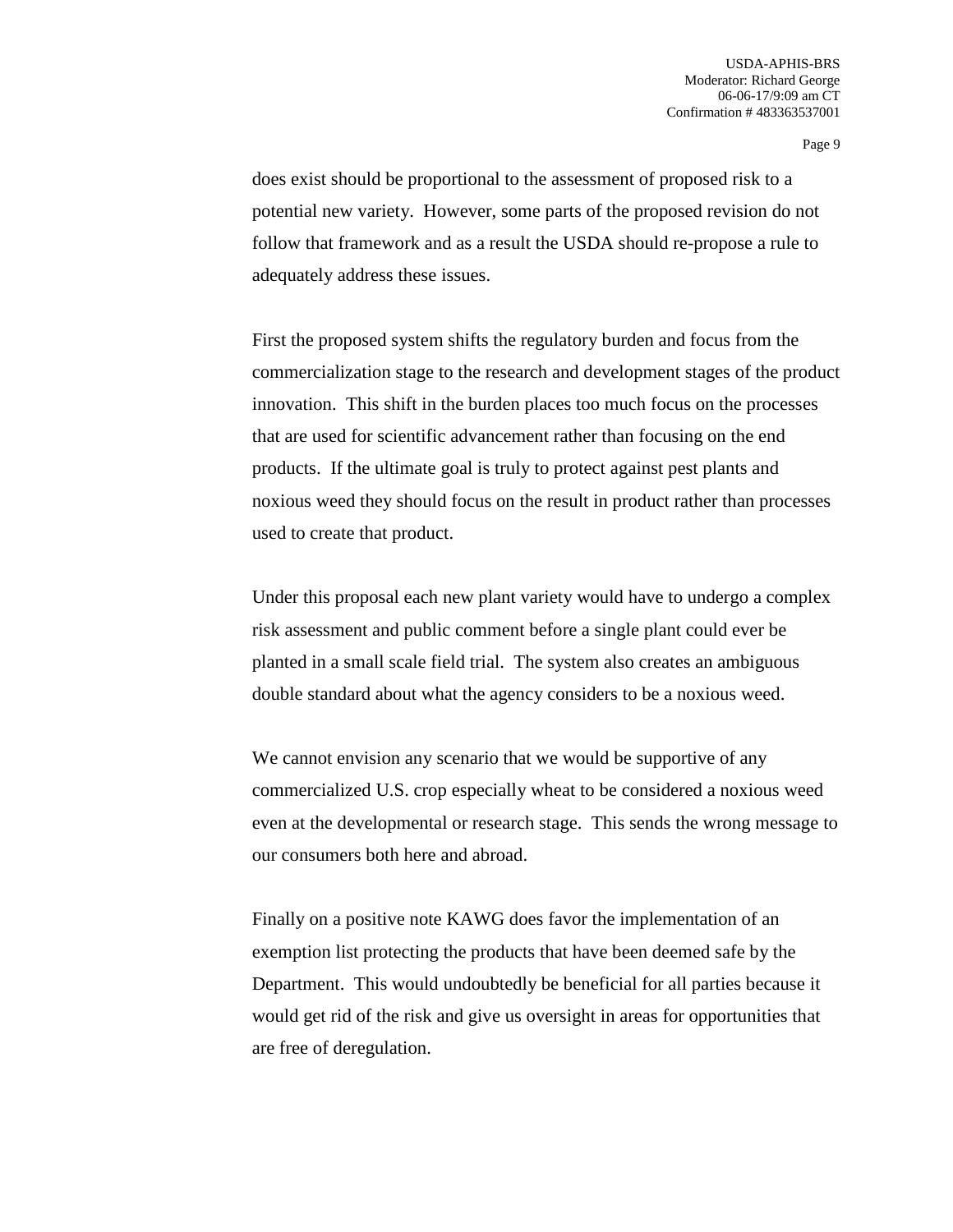Additionally, USDA should engage EPA, FDA, and others to ensure domestic quality and regulatory treatment of genetic modifications of biotech products derived from other decision tools like gene editing for future use in agriculture for regulatory consistency.

USDA has an opportunity to engage with the public about modern agricultural production and the role of innovative new technologies and what they play in assuring a safe and affordable food supply. Thank you for the opportunity to comment on the issue and we look forward to looking or working with you in the future (unintelligible).

Dick George: Daniel thanks very much. So with that I would ask if anyone else in the room would care to make a comment. Anybody else whether you preregistered or not, anyone else would like to make a comment? Seeing none, I will look to the phones. So I would ask if (Cynthia Allen) is on the call and if you are would you please press 1 then 0 on your touchtone phone to make a comment. (Cynthia Allen). We will pause while we're trying to get connected. (Cynthia) are you there?

(Cynthia Allen): Yes this is (Cynthia).

- Dick George: Yes, would you go ahead with your comment please.
- (Cynthia Allen): Okay well actually I had a question. I'm with Bayer Crop Science and in my role with Bayer I'm responsible for biological materials that are moving throughout North America. So I have a question in particular as it regards the import of materials. And I did not see anything in reviewing your rule that really addressed this and this is why I would like to propose the question.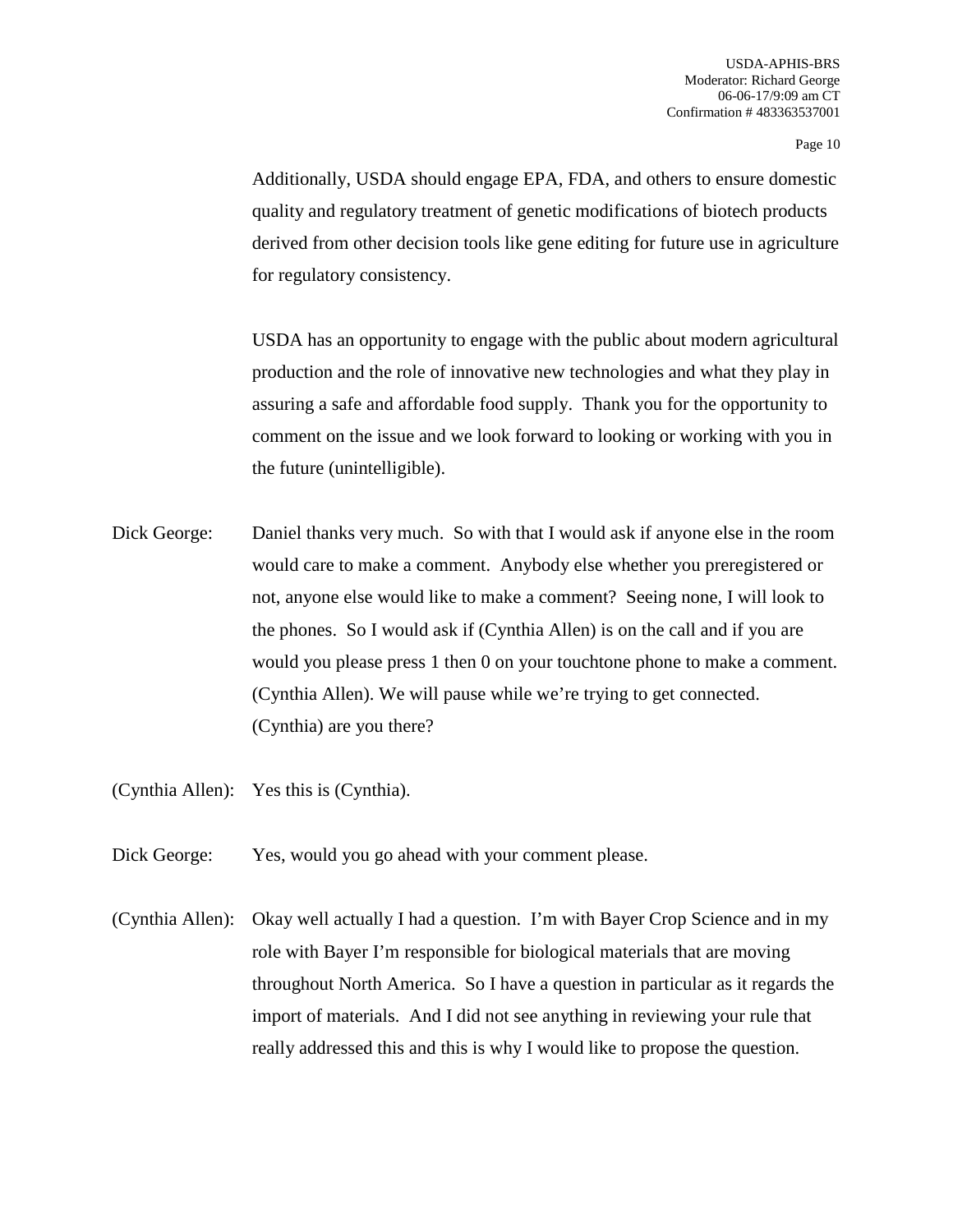But anyway, I would like to know how you propose to handle imports of genetically engineered articles that are regulated as GMOs or GMMOs in exporting countries but are not regulated as a GMO or GMMO in the United States.

Because most of the time for shipments such as this that are coming across the borders there is international labeling that is required, certain UN labeling that is required, and so when this labeling come across of course the officials at the border are going to be looking for permits. And because it's not regulated on the U.S. side I'm wondering how could you help in facilitating the import of these types of articles into the U.S.

- Dick George: Cynthia thank you for your question.
- Sid Abel: Hi Cynthia this is Sid Abel.
- (Cynthia Allen): Hi Sid.
- Sid Abel: Thanks for your question. You know, I think that's an excellent question. Obviously it did not come out clear in either the preamble or the text of our regulation on how we might handle an issue as you describe.

What we would like for you to do is submit that question to the record in regulations.gov so we can appropriately review that question in detail and then prepare a response to it as we move toward the finalization of this rule if that is the decision we ultimately make.

We're not here today actually to try to answer all the questions that the public might have about those regulations but to receive those comments such that we can address them for the entire public who may not be here today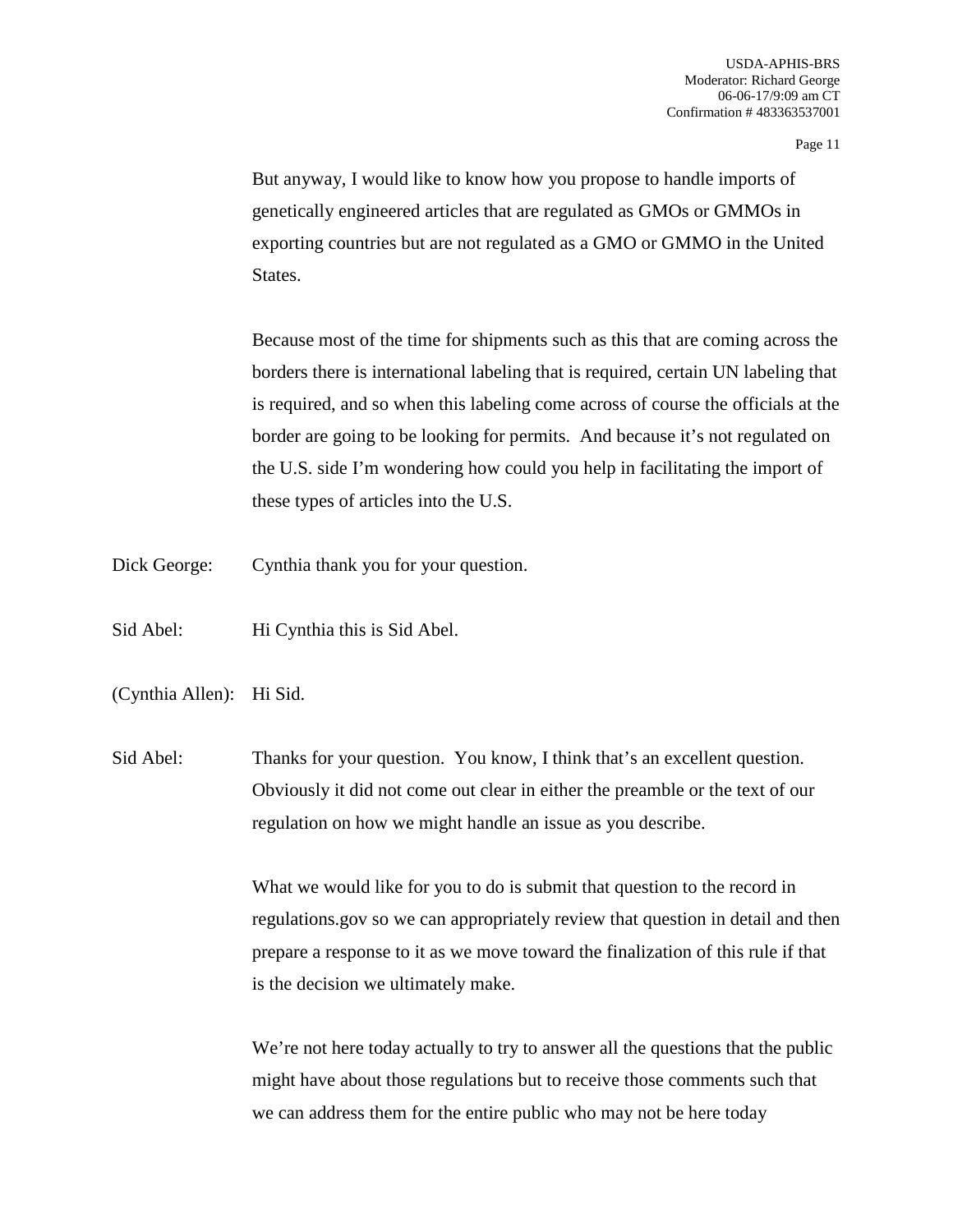obviously to listen to this conversation and so they have the opportunity to read and understand everyone's questions concerning those regulations. So we appreciate you (Cynthia) sending that comment to regulations.gov so we can address that for you.

- (Cynthia Allen): Okay thank you.
- Dick George: Thank you (Cynthia). Is there any other comment you care to make? So I would ask if Chris Anderson is on the line. Chris if you're there would you just press 1 then 0 on your touchtone phone and we will open the mike to make your preregistered comment. Chris Anderson?
- Chris Anderson: Yes I'm here.
- Dick George: Great Chris, go ahead.
- Chris Anderson: I didn't have a question specifically. I don't know how that got out there but I will come up with one. What is the proposed timeline for reviewing and making amendments to 7 CFR 340?
- Sid Abel: Thank you Chris for that question. You know, we do not have a proposed timeline past the June 19 closing of the comment period. Obviously a great deal of the work is yet to be done depending on the number of comments that we receive before we close on the 19th.

So we will probably be proposing a schedule sometime later on this summer but our hopes are is to if we decide to move forward with the regulations as they are now or modified slightly based on public comment, it's going to take us a little while to get that done. But we'd like to get it done as quickly as possible.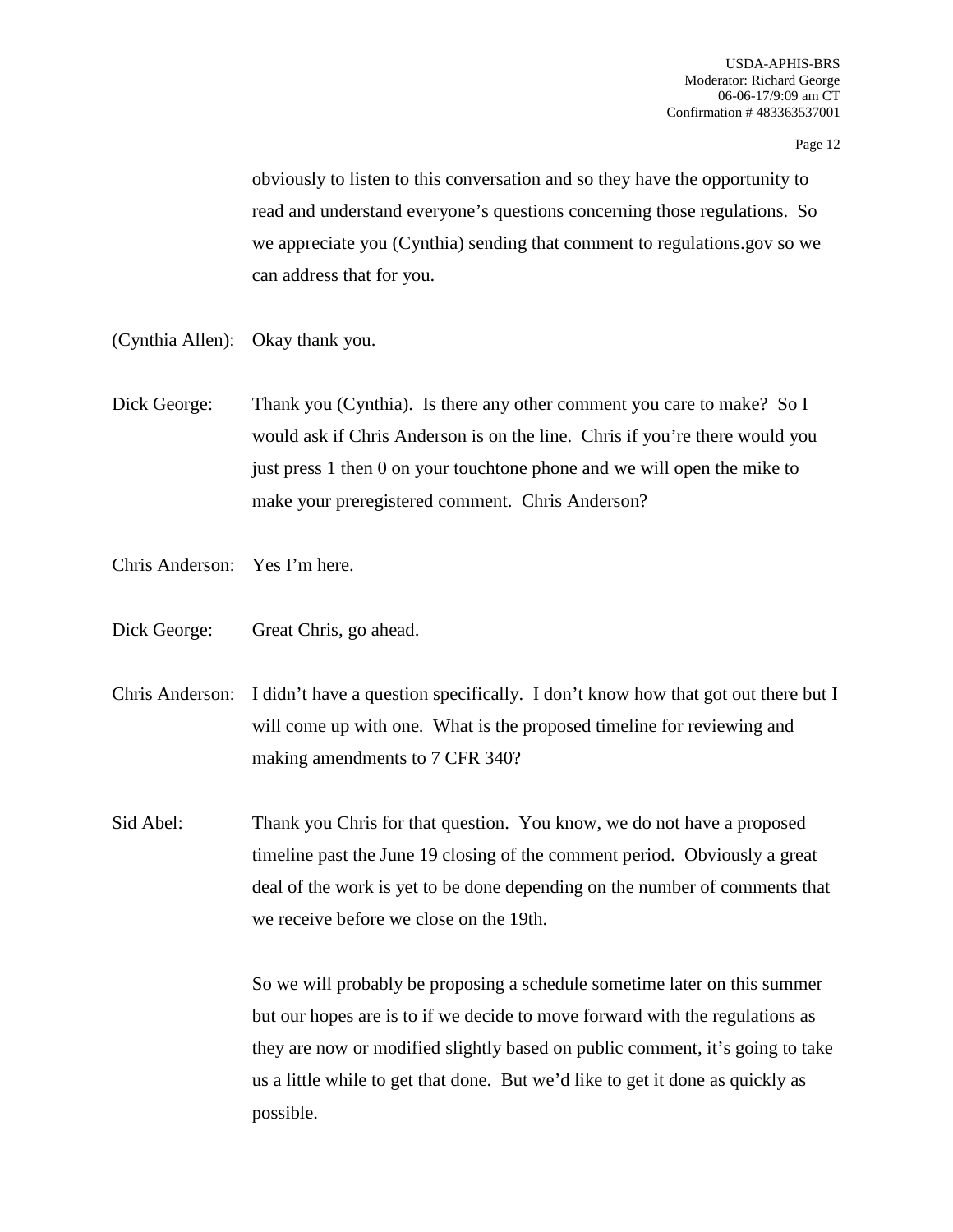- Chris Anderson: Thank you.
- Dick George: Thanks Chris. Any other comments Chris?
- Chris Anderson: No.
- Dick George: Okay. Thanks for calling, thanks for your question.
- Chris Anderson: Yes.
- Dick George: So I will now open it up to anyone else in the room who would care to make a comment or on the phone. If you're on the phone and would like to comment the way to do it is to press 1 then 0 on your telephone keypad. We will see that and we'll open your mike and take your comment. Any commenters on the phone? Okay we're going to pause for a few seconds here to give people a chance. There is one.

Lee Van Wychen: Yes hi, this is Lee Van Wychen.

- Dick George: Lee would you please spell your name? Spell your name for us so the transcriber can catch it right?
- Lee Van Wychen: Sure, L-e-e, last name is V as in Victor, a-n W-y-c-h-e-n.
- Dick George: Thank you, please go ahead with your comment.
- Lee Van Wychen: So I was wondering about the weed risk assessment model and the current version that is up there 4.1.2. Has that been validated with field data? And if so is that data publicly available?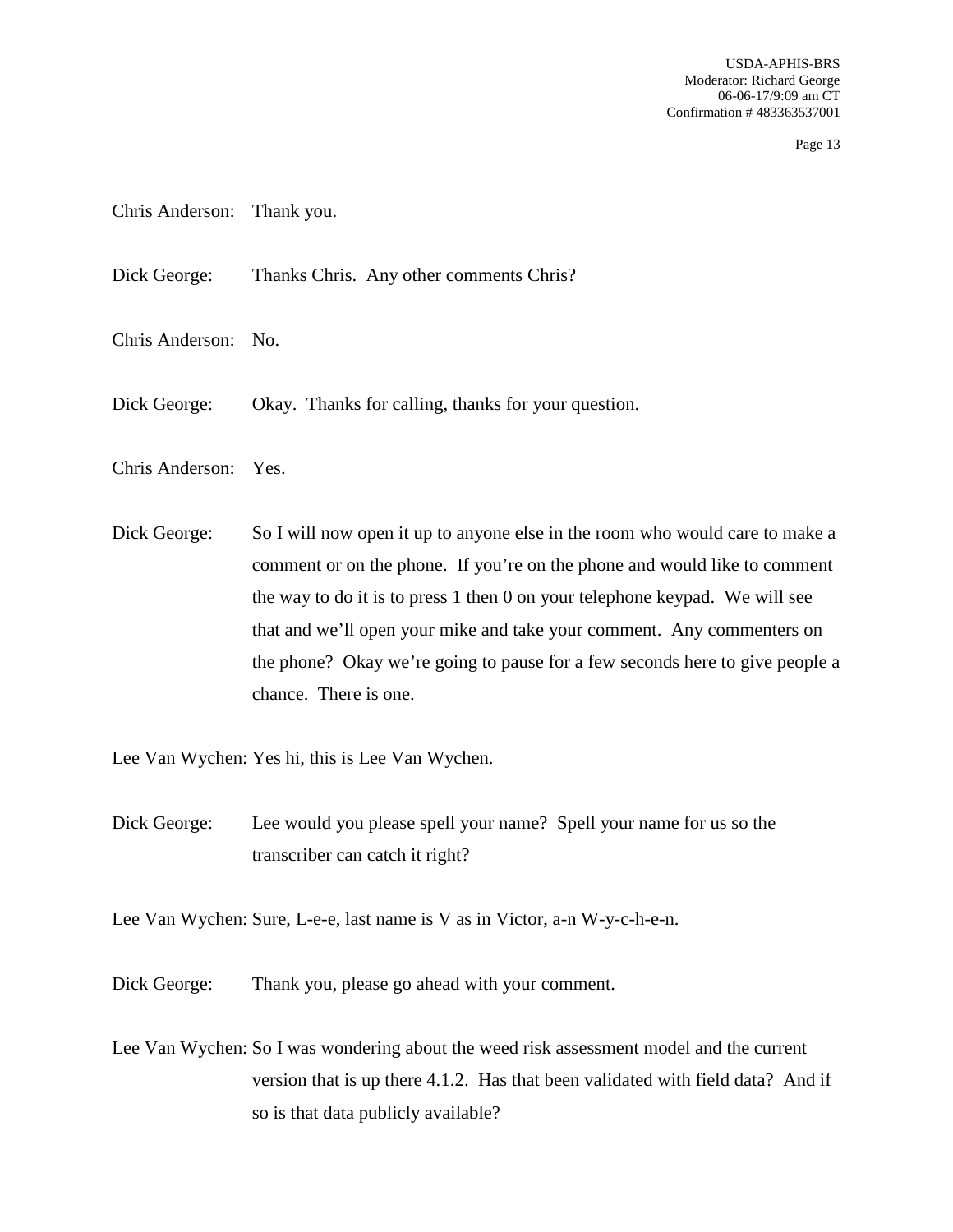Sid Abel: Good morning Lee this is Sid, appreciate the question. No we have not what we call validate this model as of this time. We will appreciate if you have any information that would help us in the process of doing a thorough review of the model going forward we would appreciate that being sent in as a comment. And also just, you know, if you would send your comment in directly as well to regulation.gov that would be helpful.

Dick George: Thank you Lee.

Lee Van Wychen: Thanks.

Dick George: Sure. Anyone else on the phone would like to make a comment, please press 1 then 0 on your telephone keypad. Going once, going twice. We'll pause for a few seconds, 1 then 0 on your phone keypad to make a comment on the proposed revisions to biotechnology regulations. No?

> Okay so what we'll do is we'll take a little pause. We're going to be here until noon so if anyone would like to make a comment we'll be coming back on here every few minutes. At any time anyone in the room can make a comment or if you're online and would like to make a comment hit 1 and 0 and we will see that. We will open up the mike and activate and take your comment.

So we're going to take a pause. We'll be coming back every few minutes just to remind you that we're here and to take comments perhaps from any latecomers or folks who would like to comment. So having said that, we're going to take a pause. We'll be back.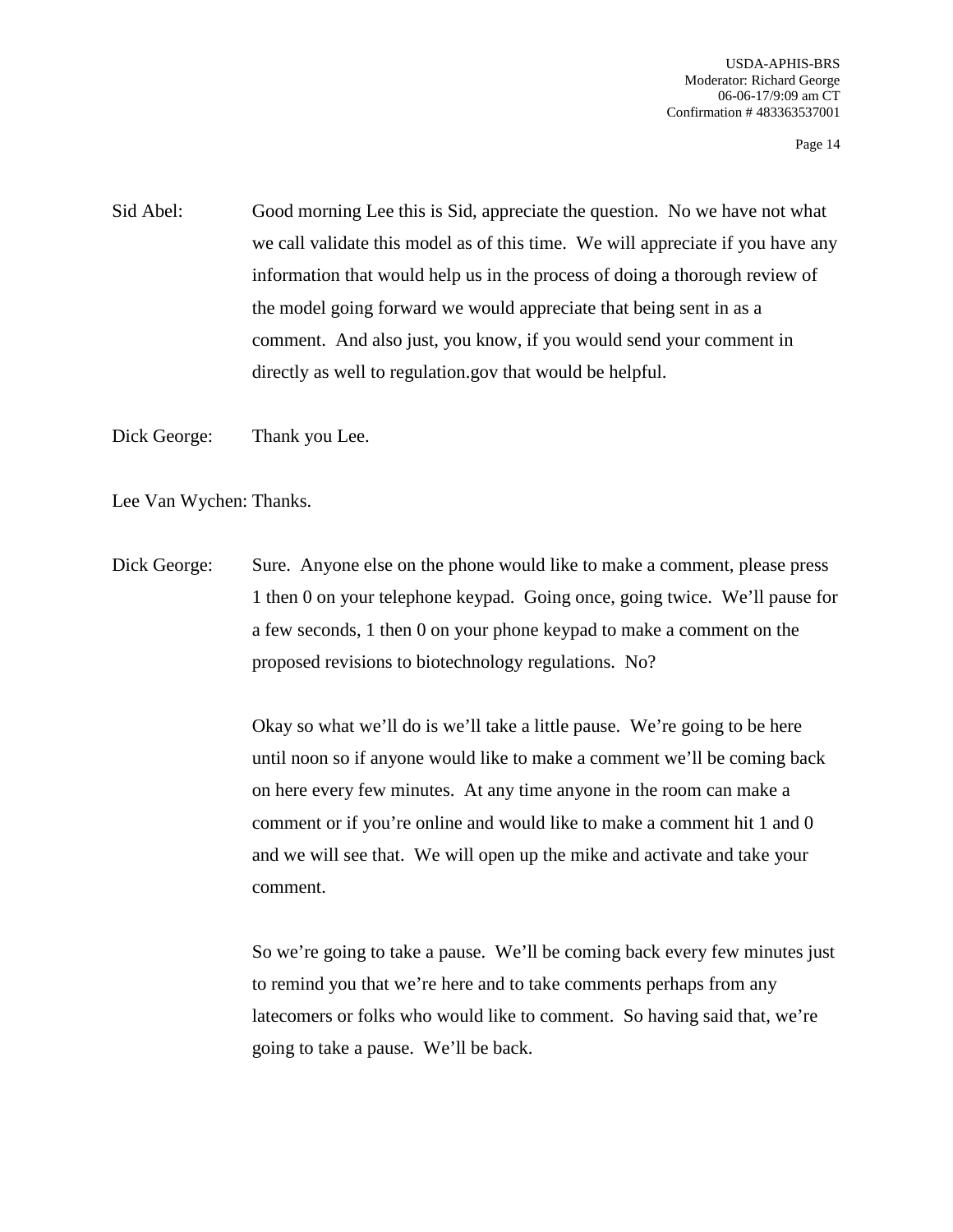Okay this is Dick George, I'm here with Sid Abel, we're at a public comment meeting for the proposed revisions to biotechnology regulations. I would invite anyone who is listening in on this webinar to hit 1 then 0 on your telephone keypad, let us know you'd like to make a comment. We'd be happy to take your comment at this time.

I'll pause for a second, anyone who is listening who would like to make a public comment press 1 then 0 on your keypad. We'll pause a moment or two here, give people a chance to do that if you care to, 1 then 0. Okay seeing none we'll take another pause. So we'll be checking in every five or ten minutes and we'll take comments as you indicate you have them. So we'll be back in just a minute or two. Okay so Dale Fjell, is that the right way to say it?

- Dale Fjell: Yes it's one reason I wanted to come back. I forgot to follow the rules the first time and spell my last name. It's F-j-e-l-l and it's of Scandinavian descent, the name is Fjell.
- Dick George: Fiell, okay.

Dale Fjell: And again I represent the Kansas Corn Growers Association. And I just - I guess I'm just - there are a couple of things I probably wanted to reemphasize or emphasize based on what the testimony of the Kansas Association of Wheat Growers. And I had that in my notes too and I did not bring it up.

> But this - bringing in the noxious weed into this whole process I think is kind of concerning to us. I feel it is concerning. And I think Kansas Association of Wheat Growers brought it up with the idea that it could slow down the process of discovery - in the discovery at the universities, at the - with the private companies where - and again I don't know all the forms that it would take.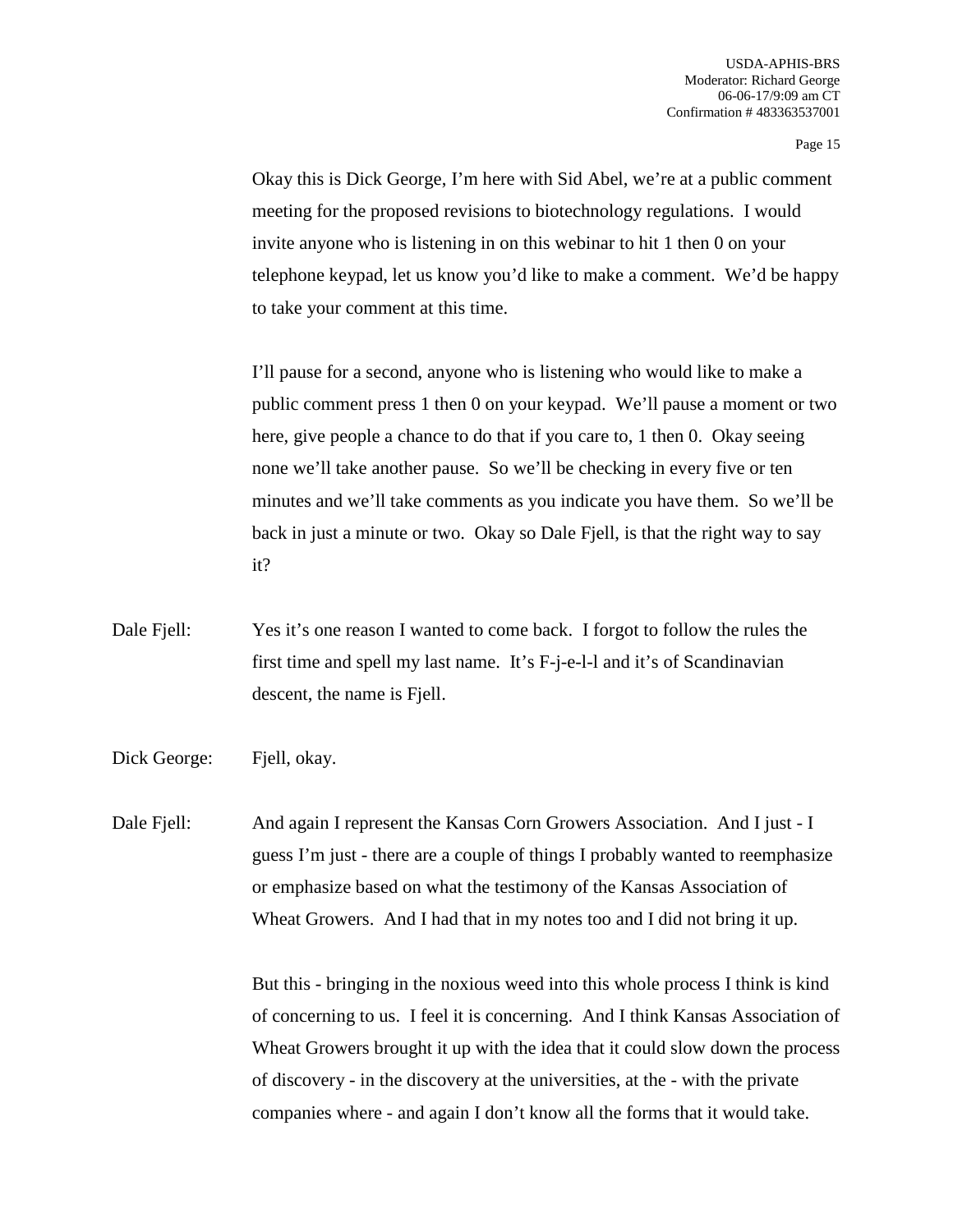But it seems like anytime you open up another organization and they have rules, they have authority that you bring up that - the noxious weed, they may have in their rules maybe a little bit different type of - well again regulations pertaining to GMOs. Where we have protection I would say currently by bringing in the noxious weed, their authority and their regulations might open that up to some other things.

Now I'm not saying that would be a complete barrier but it could slow it down, slow the process down. And I think that's - because we're trying or we feel that we want to be able to speed up the process where we can.

And I understand that yes we have to be concerned about noxious weeds but I would think that it could be something a very yes, no type of thing very quickly at the beginning that within certain events, some of the trials or certain things that you would have to go through. So I think that is something that I know our Kansas corn growers would sure like to have you take a look at.

And the other thing would be just anytime as you're going through the current policy and looking to change the regs to be mindful of that timeline, that time process that it takes. Because we really don't want to be able to stifle people, small organizations that could - that probably have limited funding and with that a limited amount of time with the process of getting something brought forward. And so hopefully as you look at making changes you'll be mindful then of how that affects the timeline. That's all I have to add.

Dick George: Okay great, thank you.

Dale Fiell: Thank you.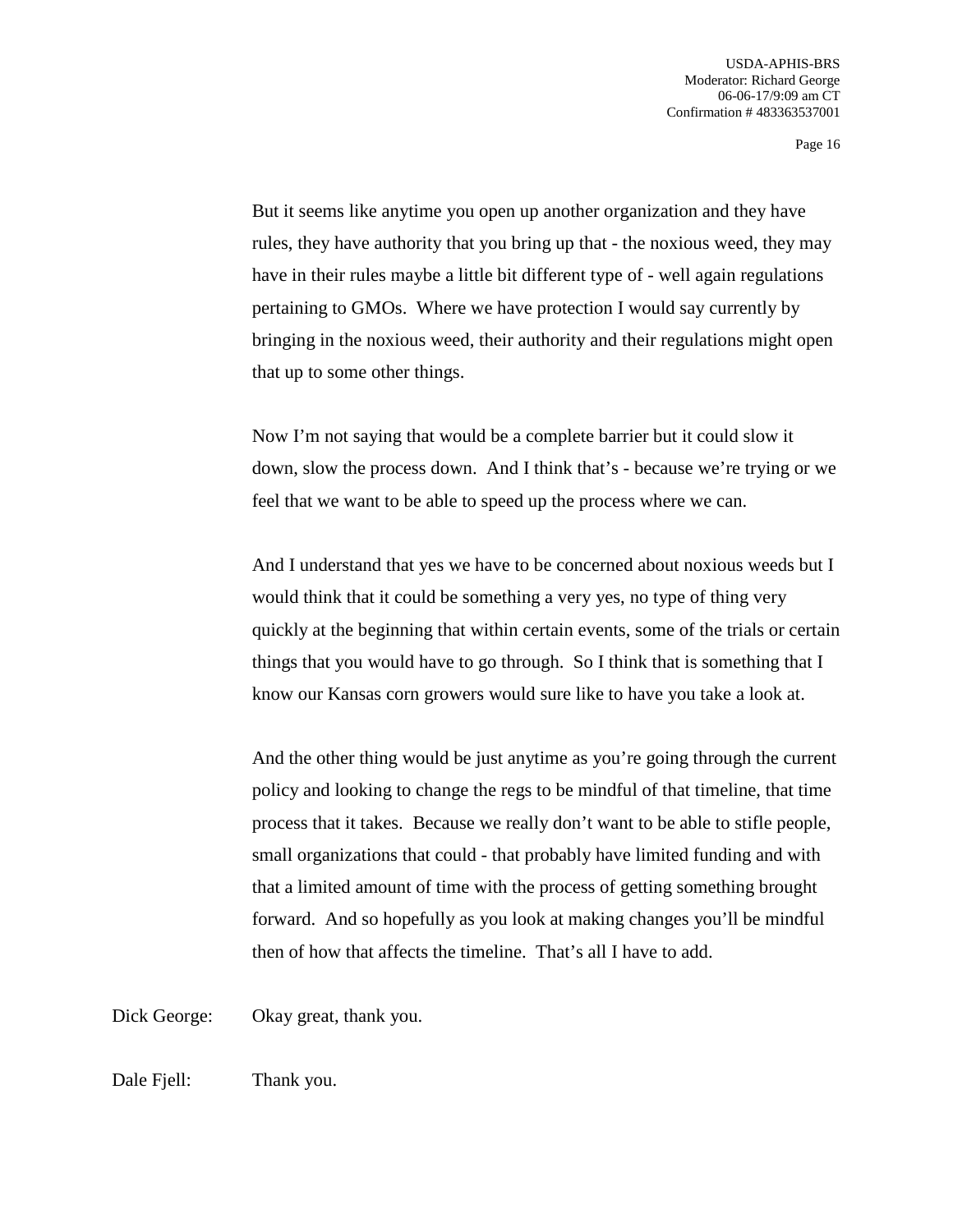- Dick George: Any other comments from folks in the room? No? Folks on the phone? Anybody would like to make a comment press 1 then 0 on your telephone keypad. Going once, okay we'll take another pause. We'll be checking back in every few minutes to give people the opportunity to comment. Thank you. Hold on.
- Chris Anderson: Yes this is Chris Anderson again from Ames, Iowa from Biogemma. And to add to Dale's comment, one thing - I think the 7 CFR part 340 is fairly sound, maybe it needs a little bit of revision. But what has spiraled out of control, Dale mentioned it, the timeframe, temporal aspect of getting products to market. But the deregulation cost is huge.

And I think from my standpoint that's why a lot of the large private companies are merging together and getting larger because for some of these trades that have insect properties too where both the APHIS and EPA need to get involved, you might be talking more than \$100 million to \$200 million to get a product deregulated. It seems like over time - I realize we have to factor in inflation but that has spiraled out of control. That's all I had to say.

Dick George: Great, thank you Chris. Anybody else on the phone would like to make a comment please, press 1 then 0 on your telephone keypad. We'll pause here for a second to give you a chance to do that. No commenters at the moment. So we'll take a pause and we'll be checking back in every few minutes or so. So we'll take a pause right now.

> Okay we're back. I'm Dick George with Sid Abel, we're here to take comments on the proposed revisions for biotechnology regulations. Perhaps you may have joined us late.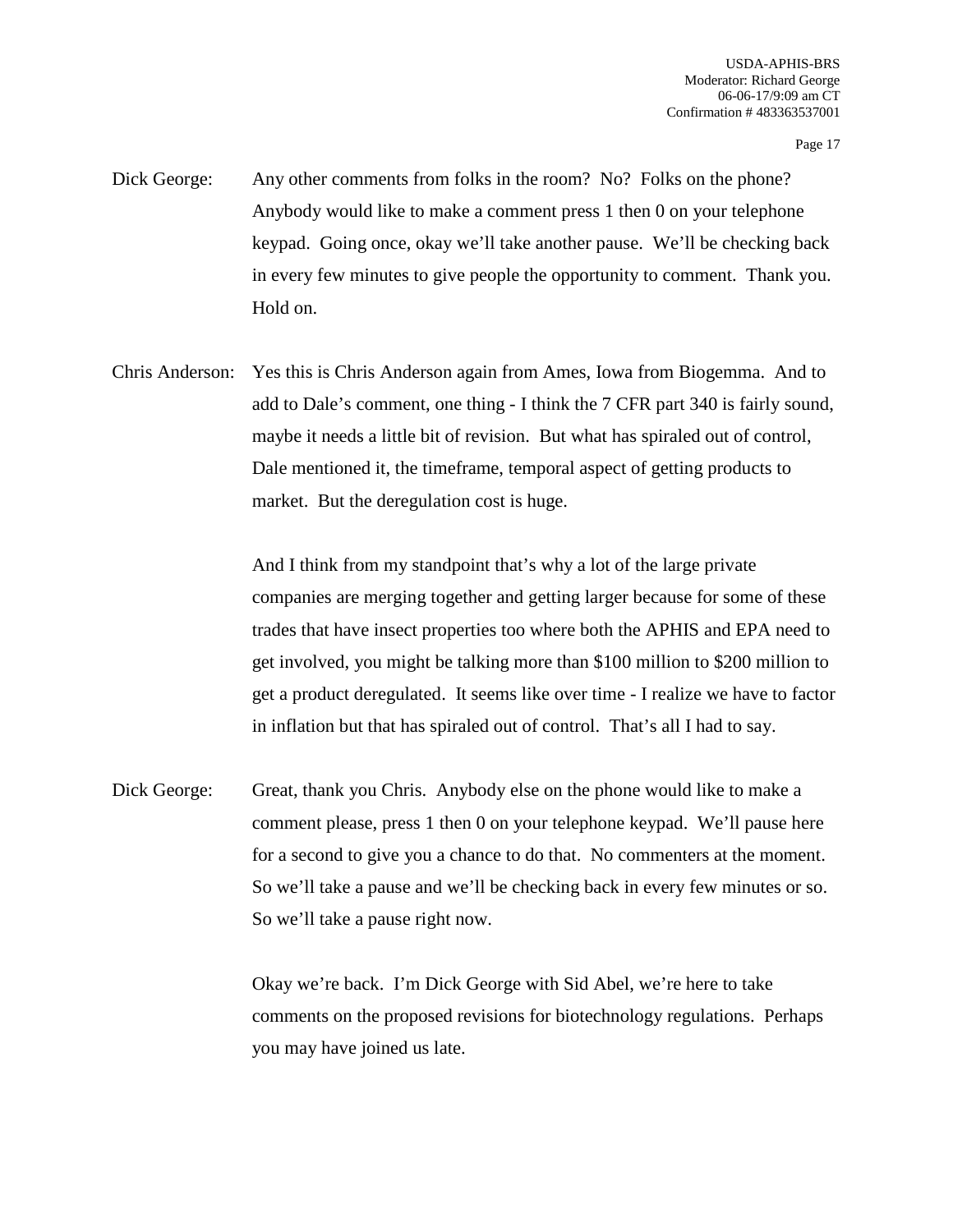If you'd like to make a comment we would love to hear it. Please press 1 then 0 on your telephone keypad and we'll see that and we'll know that you want to make a comment. We'd be happy to take that comment. So we'll pause for just a few seconds here and give you a chance to do that.

Also if anybody in the room would like to comment just raise your hand. Seeing none. There is no one indicating that they would like to comment so we'll take another pause and we'll come back every five minutes or so and give people a chance to comment. In the meantime there is a slide up that indicates so we're monitoring that constantly. So we'll take another pause. Thanks.

It's Dick George at the public comment meeting for proposed revisions to our biotechnology regulations. If you would like to make a comment on the phone perhaps you came late to the meeting, you're welcome to comment. Please press 1 then 0 on your telephone keypad. We'll see that, we'll open your mike, and go ahead and take your comment.

So we'll pause for a moment or two to give anyone out there who may want to make a comment a chance to do so. Press 1 then 0 please. Seeing none. We'll take another pause and then we'll check back in every five minutes or so. Thank you.

Hi it's Dick George, I'm at the public comment meeting for the proposed revisions to our biotechnology regulations. If you're on the phone please if you'd like to make a comment please do so by pressing 1 then 0 on your telephone keypad. So if anyone in the room would like to make a comment you still have the opportunity to do that in the room.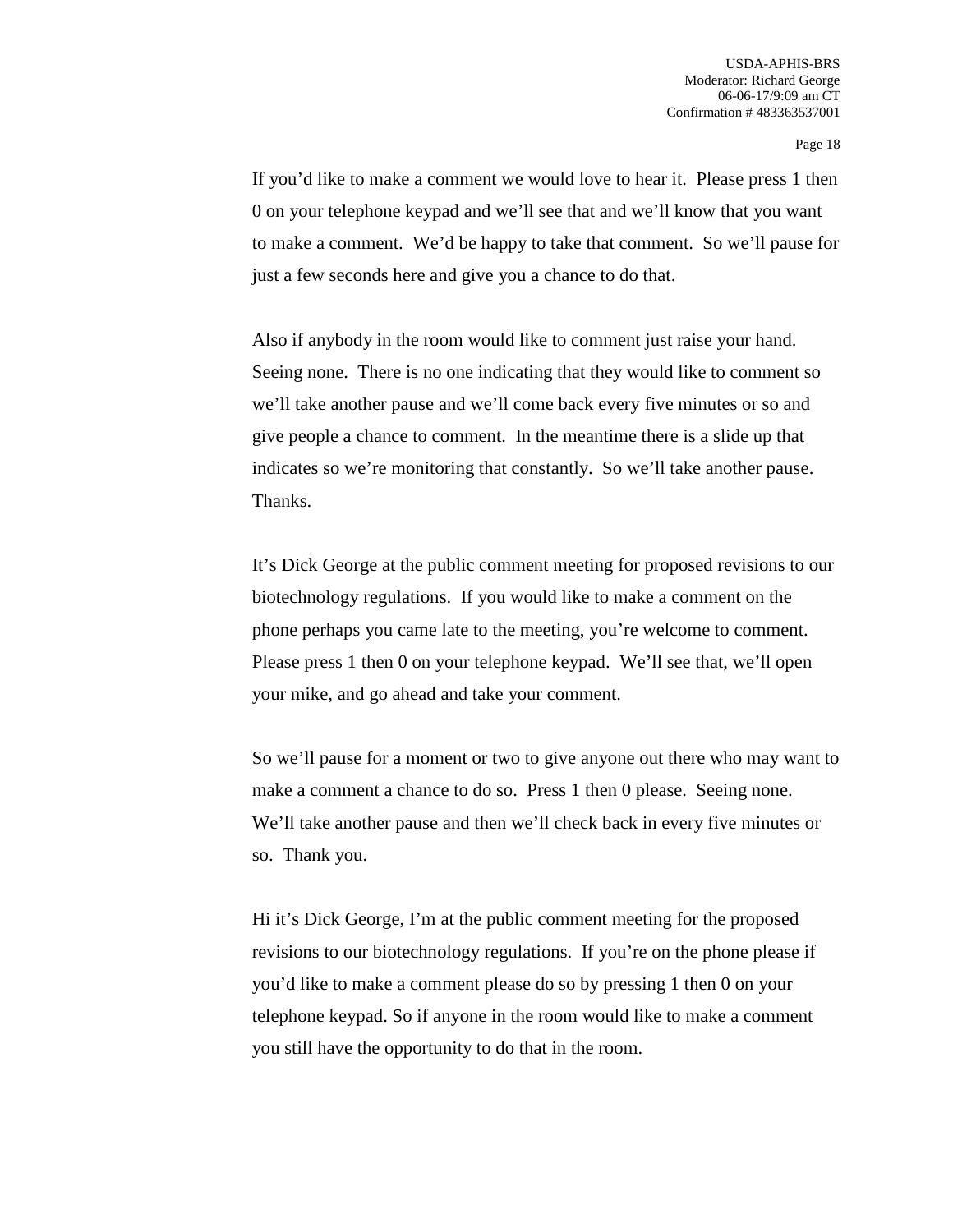So we'll pause for a moment to see if anyone cares to make a comment. And hearing none, seeing none, we shall take another pause. So I'll be checking back in every five or six minutes or so and I'll be back in a little bit. Thanks.

Hello again, this is the public comment meeting for the proposed revisions to our biotechnology regulations. If you're on the phone and would like to make a public comment please let us know by pressing 1 then 0 on your telephone keypad. We'll pause a moment to give you a chance to do that. And seeing that there are none, we will take another pause and back in a short bit. Thanks.

Hi, it's Dick George back at our public comment meeting for revisions to our biotechnology regulations. If you're on the phone and would like to make a comment we'd like you to do so by pressing 1 and then 0 on your telephone keypad. We'll open your mikes and take your comments. We'll pause for a moment to see if anyone takes us up on our offer. Seeing that there are none we will take another pause. Thanks.

Okay hi, we're back at the public comment meeting for our revisions to our biotechnology regulations. We welcome your comments. If you're on the phone perhaps a latecomer, we'd love to hear from you if you have a comment you'd like to make please press 1 and then 0 on your telephone keypad and we'll see that and open your phone line and take your comment. We'll pause a moment and give you a chance to do that.

I wanted to say there are documents related to those revisions on our website, Biotechnology Regulatory Services. Google that and it will take you to our website and you can see all the documents that are related to this including Q&A that answers a lot of questions about it and some other documents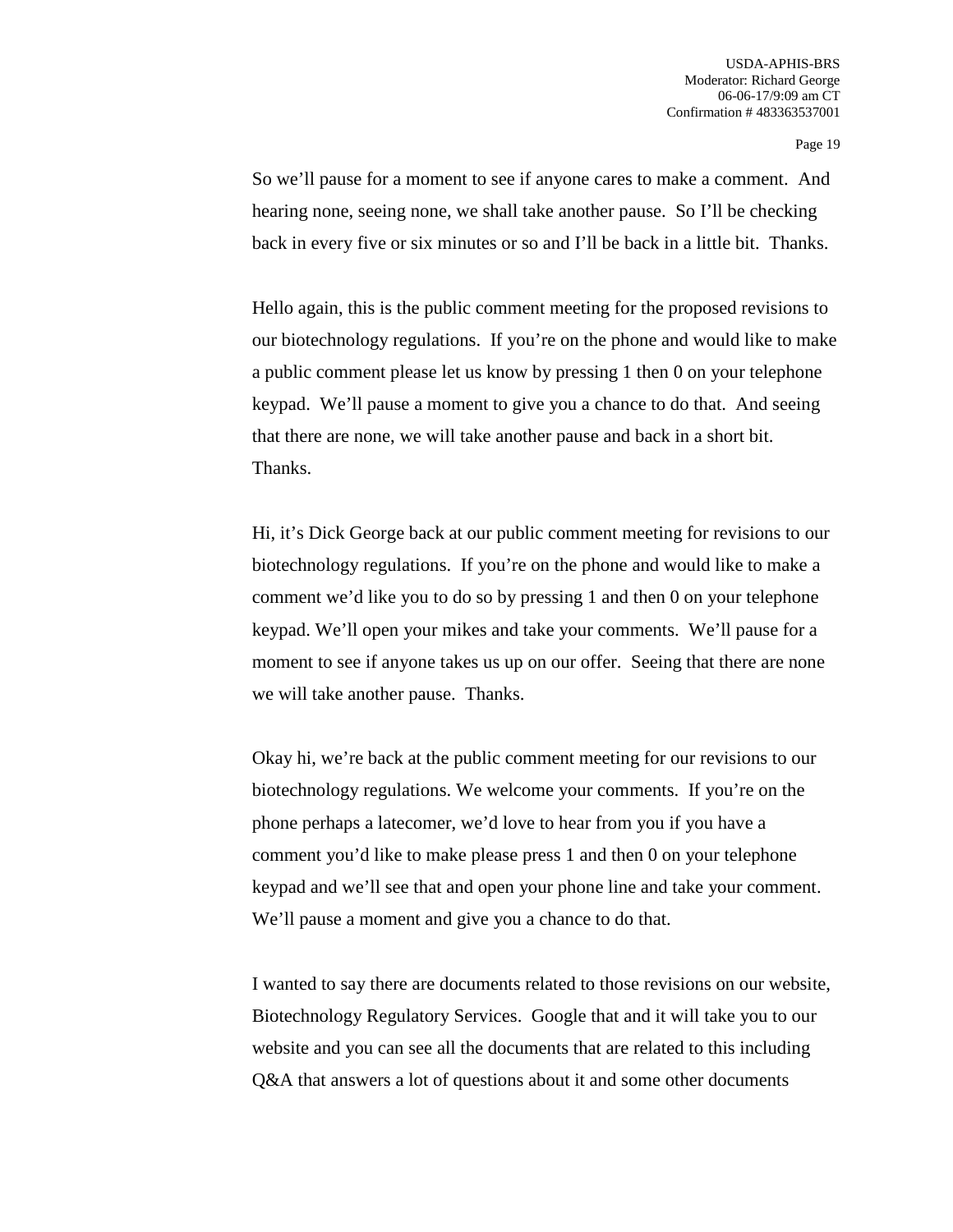including Federal Register Notice that I described. So I see there are no takers so we shall take another pause.

In the meantime if you'd love to make a comment we will see that and we will come back on and take your comment. So seeing none at the moment we'll take another pause. Thanks so much.

Okay so we will ask once again for comments at the public comment meeting on proposed revisions to our biotechnology regulations. If you're on the line and would like to comment press 1 then 0 and we'll see them. I will mention that at noon local time, we're in Kansas City, so in about 15 minutes we will end this meeting. We welcome all comments until that time. So please press 1 then 0.

I see no comments coming in at the moment so we will take another pause and we'll be back on about just a little bit before noon to close the meeting. In the meantime if you'd love to make a comment hit 1 then 0. We'll see that, we'll open the mike and take your comment. Thanks.

Okay this is - we're getting ready to close our public comment meeting on revisions to our biotechnology regulations. If you'd like to make a comment this is the last call. You can do so by pressing 1 then 0 on your telephone keypad. So we'll pause just a little bit here, see if there's any last commenters.

Seeing none I will say that thank you for your comments today. Our next public comment meeting is a week from today, June 13 in Davis, California followed by our final meeting in Riverdale, Maryland, Friday, June 16. The public comment period closes on June 19 at midnight.